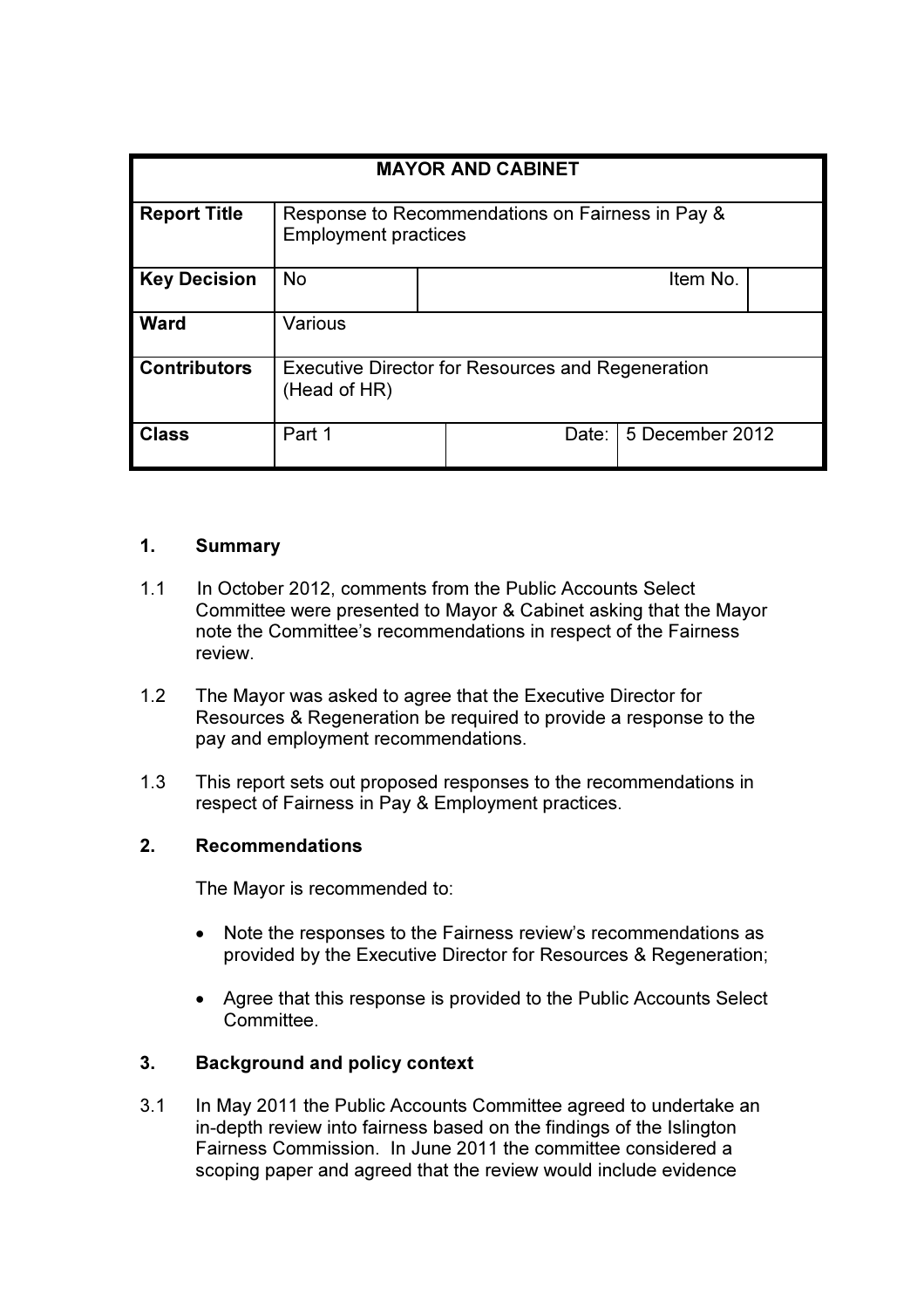sessions covering both procurement and employment and pay practices. Two evidence gathering sessions on pay and employment practices were held in January and March 2012 and the final report on Fairness was considered in June 2012. The Committee noted how fair and effective the Council is as an employer. Eight recommendations on pay and employment practices were agreed. Local Assemblies were subsequently consulted on the review findings and the results were reported to Committee in October 2012.

3.2 Feedback from the local community was also sought on a number of issues. including how the Council could make residents more aware of job opportunities and the employment of local people – in particular on trainee and apprenticeship schemes. The Council publishes information on pay for permanent senior employees and the community was also asked to comment on the publication of earnings for senior temporary and agency workers in the same way. Residents were also asked for views as to whether or not the Council should use a pay multiple i.e. if there should be a limit on how much more the highest paid member of staff is paid compared to the lowest paid member of staff. A number of suggestions were made about what the Council could do to make the local community more aware of job opportunities. The majority of those responding were in favour of targeting employment schemes at the local community; requiring senior agency workers to declare their earnings and that the Council should consider using a maximum pay multiple.

# 4. People Management Strategy

- 4.1 The Council prides itself in being a good employer of choice. It's priorities for managing people are to ensure it has a skilled, engaged and flexible workforce, there are articulated in the Council's People Management Strategy objectives: Leading and engaging through change; Improving performance and New ways of working. A number of examples demonstrating success in achieving the objectives of the People Management Strategy include:
	- The Council being largely representative of the community
	- The implementation of Single Status
	- **Healthy turnover and attendance levels**
	- **Flexible and family friendly employment conditions**
	- A workforce which is committed to the Council's objectives and the community
- 4.2 The Committee recognised that the Council does well in many areas in relation to terms of employment and pay.
- 4.3 Results of the recent Talkback (employee) survey show that the Council performs better than the norms for the public sector overall in a number of areas relevant to fairness including: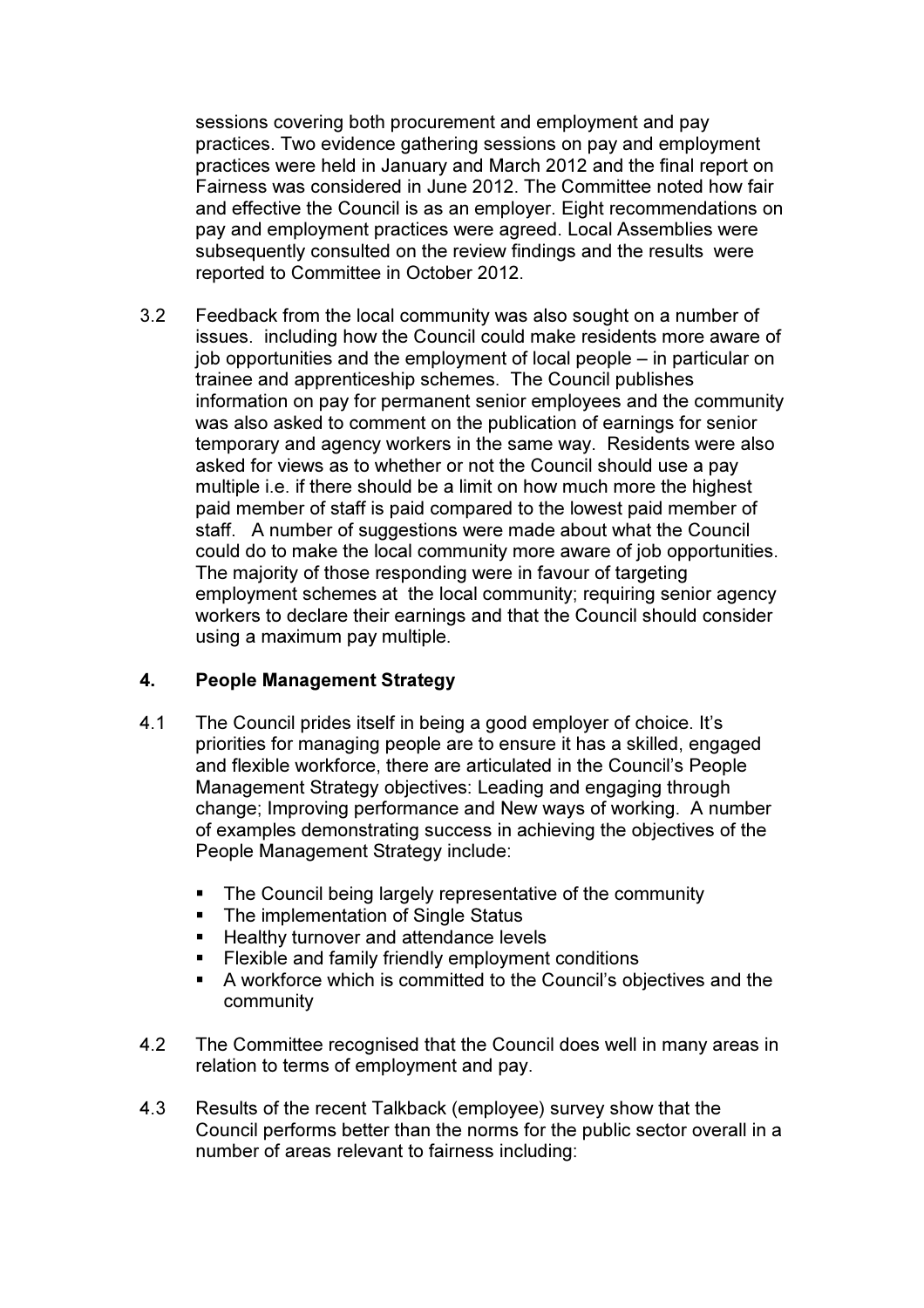- Advocacy of the Council as an employer and its services
- Feeling valued
- 67% of respondents believe the Council values the diversity of its employees (against a sector norm of 52%)
- 80% of respondents said they feel the Council treats them fairly
- 4.4 This feedback from staff is very encouraging in the current economic climate and indicates that the majority of our staff consider the council to be a good and fair employer where both they and diversity are valued.
- 4.5 The Council's employment profile for 2011/12 shows that 50% of the Council's staff live in the borough and therefore are both employees and users of the Council's services. Importantly the Council's workforce is reflective of the social diversity of our community. As the largest employer in the Borough it sets an example to other employers, partners and the community to ensure those who are underrepresented in employment are provided with opportunities.
- 4.6 This is particularly pertinent in relation to the findings of the select committee on supporting young people and long term unemployed in gaining employment. A good example is the Council's Apprentice scheme which has been very successful. The scheme is targeted specifically at local applicants. The Council also participates in the National Graduate trainee scheme and the current recruitment drive will restrict one of the two placements being offered to Lewisham applicants. A families into work programme is currently being developed and will target local vulnerable families and long term unemployed people with the aim of getting local people into work. These initiatives reflect the priorities indicated in the feedback that the Committee has received from the local community.
- 4.7 Protocols are already in place that cover the majority of suggestions made by the community for advertising job opportunities including use of the council's website which is evidenced as the most popular and cost effective media.

### 5. Responses to recommendations on Pay and Employment practices

### 5.1 Select Committee recommendation 1: assess the impact of redundancies

The Fairness review recommended that when assessing the impact of redundancies, contracted and agency staff who are delivering council services should be included in any analysis undertaken.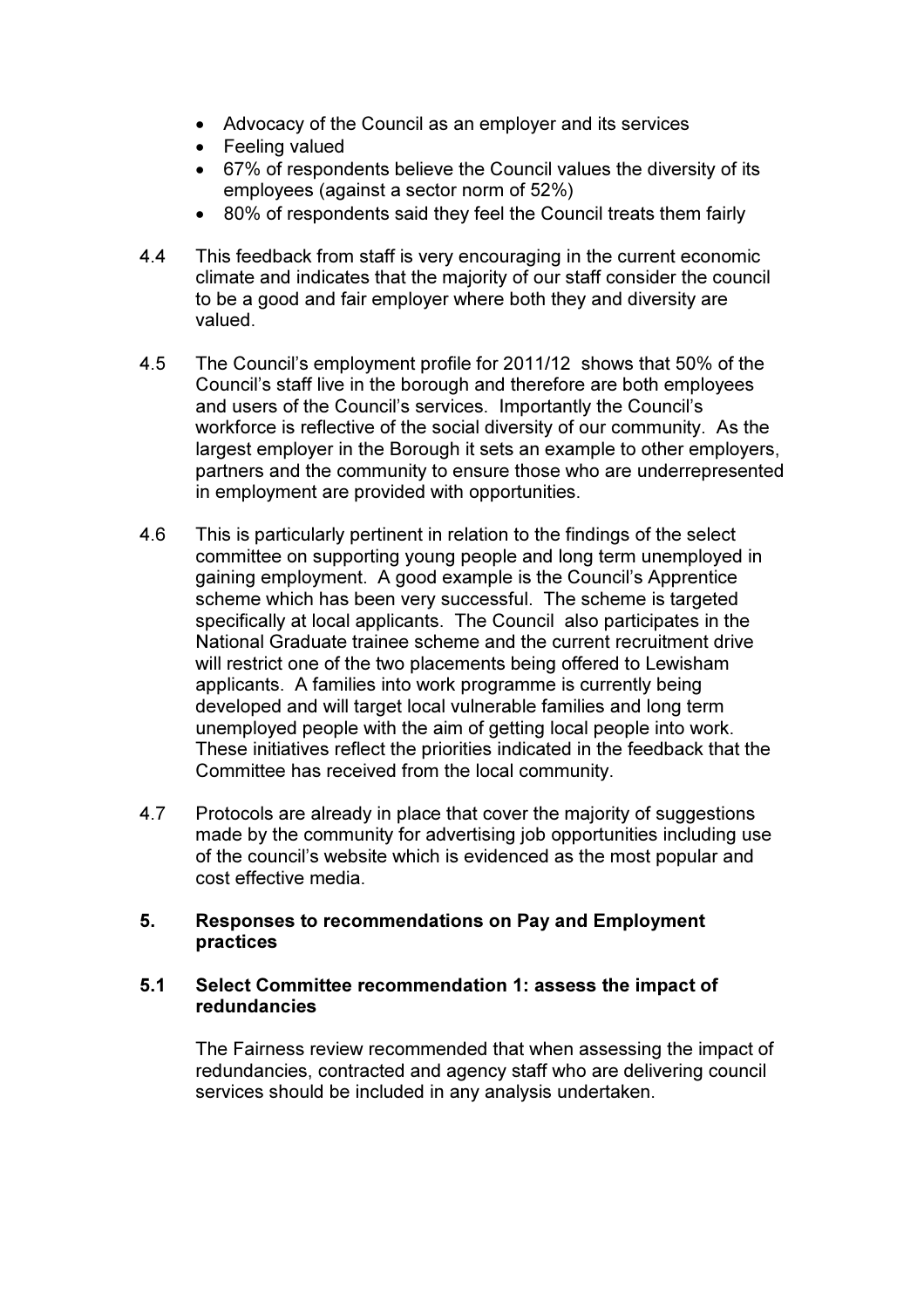### Proposed response to recommendation 1

The dependency on the use of agency staff has reduced over the last 12 months and continues to decline with expenditure decreasing by 26.7%. However, it is recognised that there is still a need for a mixed economy to allow for flexibility in service provision. Additionally, to minimise the level of redundancies service managers use agency placements in anticipation of future job losses. The Council has already introduced measures to monitor and analyse the impact of redundancies across the workforce.

In line with this recommendation, this analysis will in future include the impact of both contracted and agency staff who are delivering council services.

### 5.2 Select Committee recommendation 2: monitor employee pathways through the organisation

The Fairness review recommended that where possible, employee pathways through the organisation should be monitored to ensure that there is scope within the organisation for employees to progress to more senior roles.

#### Proposed response to recommendation 2

The Council already has in place strong workforce systems, procedures and processes to support staff progression through the organisation with scope to progress to senior management roles. Internal staff promotions are monitored through the annual employment profile. The Council's investment in internal development is reflected in the proportion of internal staff appointed to management positions and the promotion rate. The percentage of promoted employees has remained consistent as compared to last year, with 17.5% of internal staff being appointed to senior management positions PO6 and above. 23% of employees in the age band 16-20 have been promoted, this is mainly due to apprentices being appointed to permanent roles.

There are also a number of established career pathways including trainee schemes in accountancy, legal services, planning and social care. There are career grades schemes in ICT where the nature of the work offers greater flexibility and allows for generic job descriptions to be introduced with clearly defined career pathways.

The Council's current approach to succession planning and talent management has so far focused on identifying talented individuals and developing them by using innovative solutions through 'talent pools' of people, supported in their development to provide them with the capability to compete for senior roles at specific levels. Other initiatives include the Invest Scheme that was developed by graduates of the Future leaders Programme which matches people to projects providing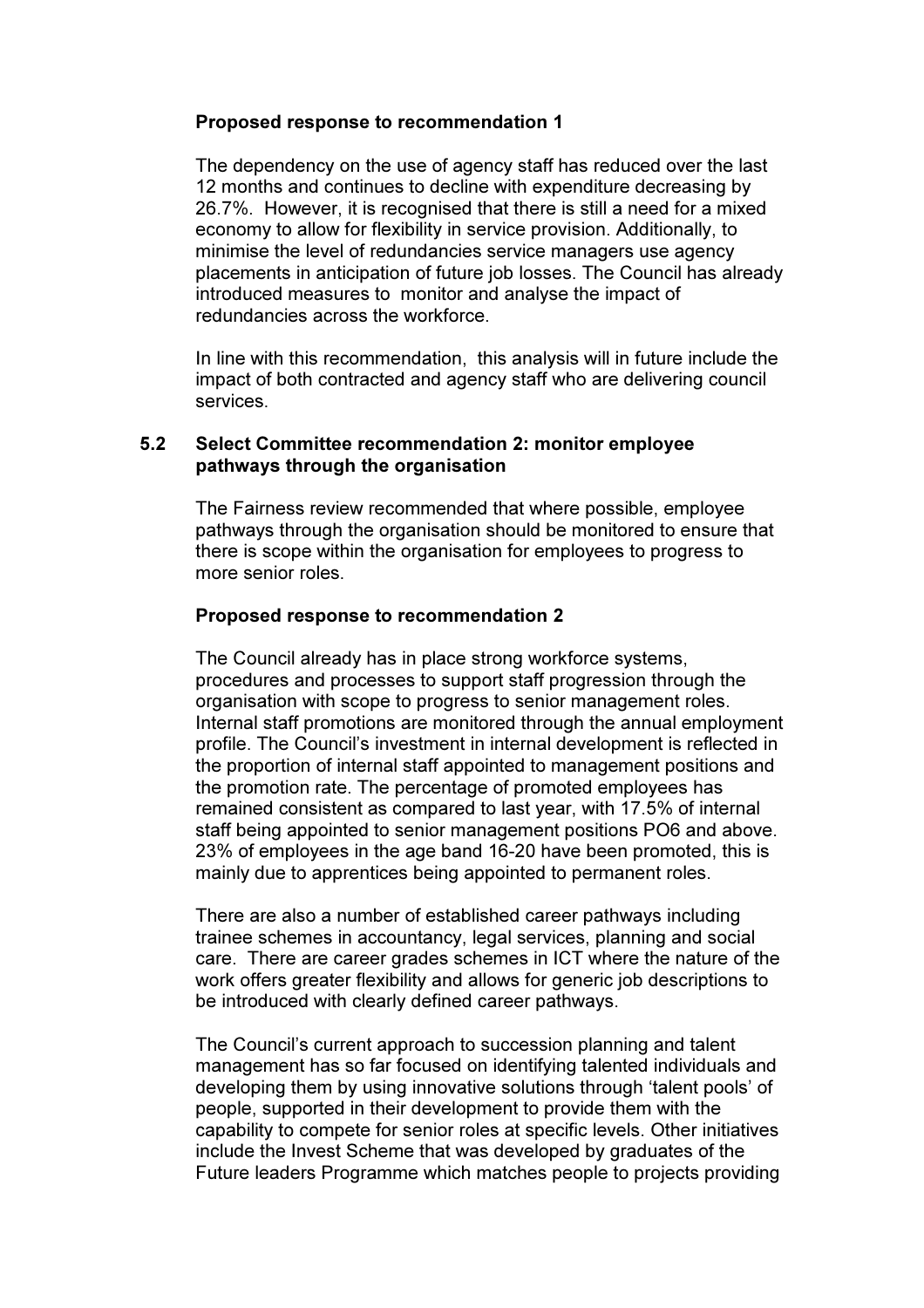development opportunities for employees at all levels across the Council. Feedback from both project sponsors and 'Investors' has shown that it has given employees the opportunity to develop their skills and experience working in new areas across the Council.

Lewisham's more recent approach to leadership and management development has focused on individual interventions aimed at all levels of manager. A newly developed leadership and management development programme for middle managers will commence shortly. The outcomes from this will be monitored as part of the evaluation process.

An annual report from Human Resources will include the monitoring of outcomes against projected career paths for trainee schemes and apprentices working in the Council. Employees success will be tracked in relation to the career that they have trained in.

### 5.3 Select committee recommendation 3: management trainee scheme for local graduates

The Fairness review welcomed the development of an in-house management trainee scheme for local graduates and proposed that the Committee should be kept updated on progress in implementing this.

### Proposed response to recommendation 3

Lewisham continues to be one of the most attractive local authorities for graduates to join as part of the national graduate development programme (NGDP).The Council has already taken active steps towards targeting local residents or someone who has studied in the borough to be appointed to the scheme, the next cohort will see one set of candidates being targeted to Lewisham applicants who want to work for the Council.

Additionally, the mayor continues to look at options for supporting young people in the borough, the feasibility of offering a number of sponsored places on an undergraduate work placement scheme to start in September 2013 is currently being explored.

### 5.4 Select Committee recommendation 4: employment issues should be kept under review

The Fairness review recommended the following be kept under review:

- The disproportionate impact of council redundancies on women
- The age profile of staff
- The employment of BME staff at senior levels
- The length of service of agency staff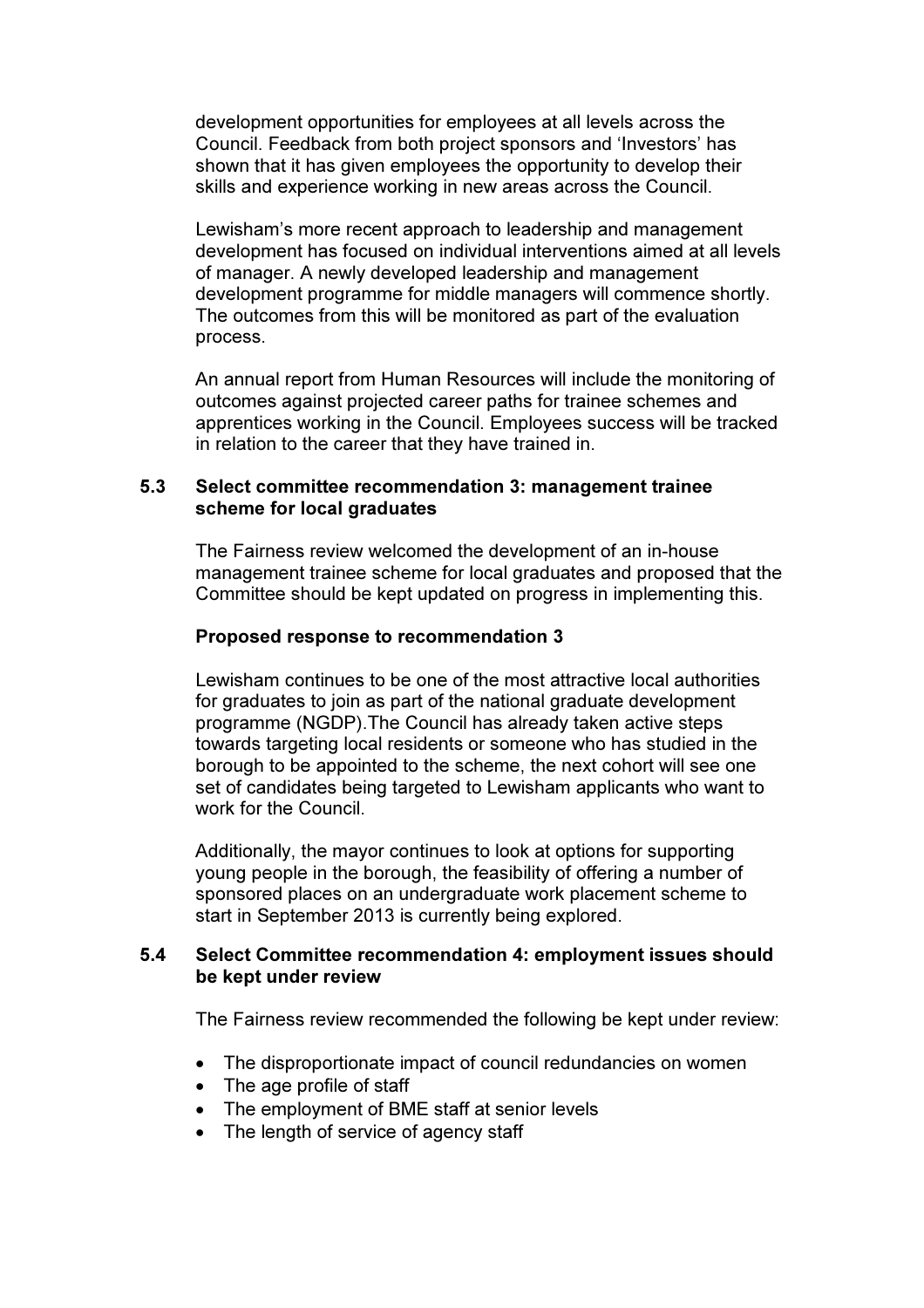#### Proposed response to recommendation 4

The Council already has systems in place to monitor and review the workforce in respect of these areas. Additionally these are all reported in the annual employment profile. This annual profile enables the Council to analyse and review the overall workforce needs. Corporate HR consider the regular monitoring of the workforce profile essential to ensure diversity and to develop workforce plans to address future needs.

The current HR service plan has objectives in respect of improving both the employment of senior BME staff and young people within the workforce.

The breakdown of redundancies in 2011/12 confirms the impact on women was higher than that of men across the Council, however this was due principally to the reductions in the in-house Home Care service which was predominately a female workforce. Data in respect of the next and future rounds of budget savings will be collated and reviewed in the same way.

The Mayor has asked officers to ensure that he is provided with a detailed workforce profile of those areas where there are any potential redundancies, prior to the next round of budget proposals. This will highlight any particular work areas where there may be a specific equalities impact prior to decisions being taken.

A full Equality Impact Assessment is also completed for each reorganisation within the Council both pre and post restructure, this includes information on gender, age, ethnicity and disability. This information is reviewed by each head of service.

Additionally, Directorate management teams receive monthly information which includes data on the employment of BME staff at senior levels, the number of young people joining and leaving the directorate together with the agency profile. These reports are reviewed by HR and each head of service on a monthly basis.

It is recognised that there are a number of agency assignments with long tenure and the Mayor has asked that Executive Directors review current agency placements over 12 months in tenure, and that this is done on a regular basis.

It is noted that the Employment Profile indicates that employees aged 25 and under have increased to 4% this year due in large to the success of the apprenticeship scheme. The age profile of agency workers for 2011/12 shows young people, age 25 and under at 9%, this is a helpful way of introducing young people to the workforce and equates to the number of young people in the Borough who represent 9.9% of the population according to the 2011 census.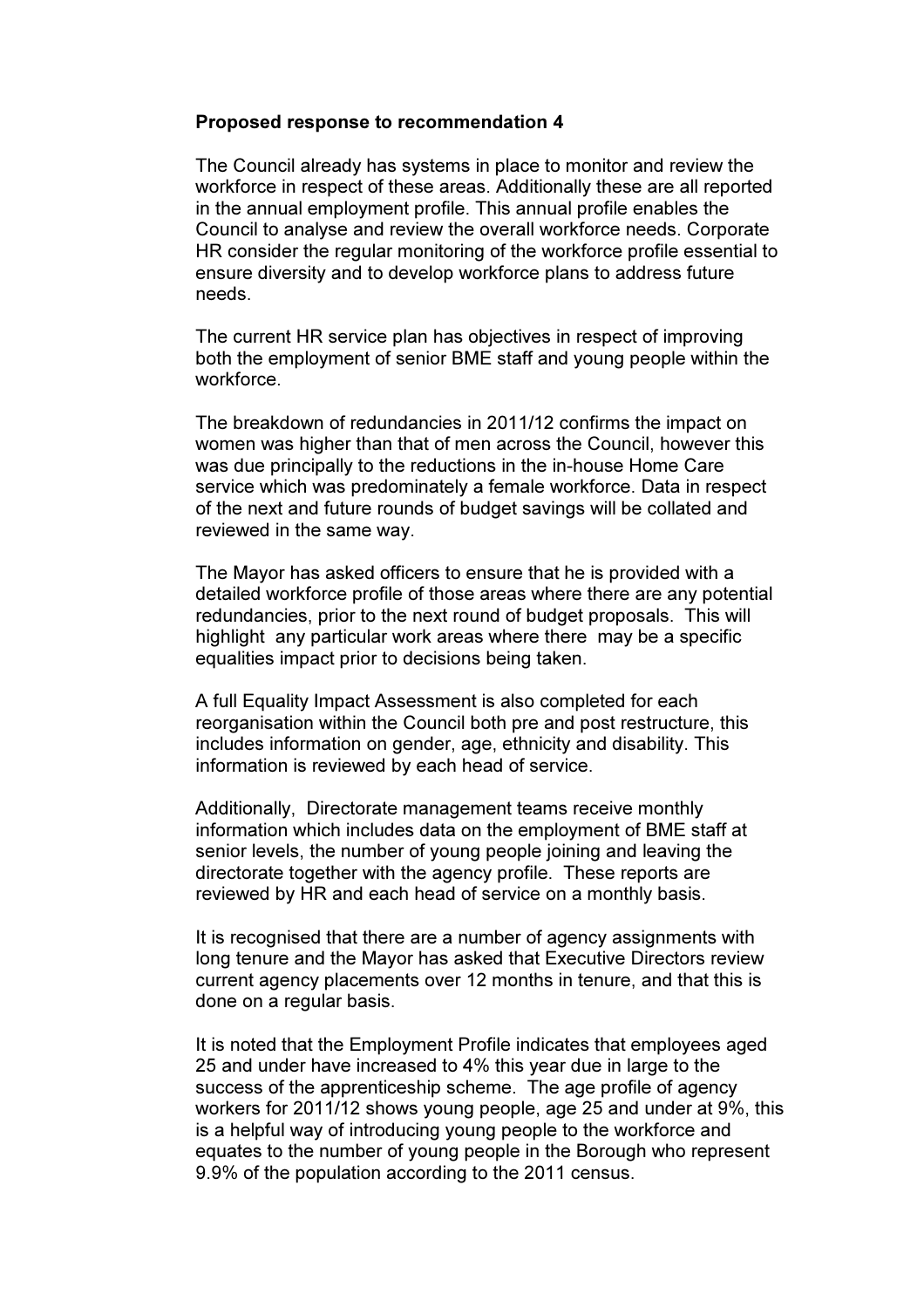In broad terms, the Council's employees reflect the diversity of the local community, this enables the Council to develop services that meet the needs of the community. Challenges exist in some areas such as representation of BME staff at more senior grades and this issue remains a priority for the People management strategy

In line with the recommendation all of the above will continue to be reviewed and reported on an ongoing basis.

#### 5.5 Select Committee recommendation 5: improve the involvement of school based staff in Council processes

The fairness review recommended that the involvement of school staff in Council processes should be improved including their involvement in corporate engagement exercises, including surveys; have access to the Council's intranet and other information services in order for them to be able to access council policies and other corporate information.

#### Proposed response to recommendation 5

Schools have access to corporate polices as adapted by schools HR for use by schools via the Schools Intranet FRONTER. At the time of adapting or updating policies, schools would also be provided with a hard copy of the document. Due to IT and security issues it has not proved possible to provide schools with a direct access to the Council's intranet site.

In terms of employee surveys, schools have not, to date, been included. One reason for this is that school staff will complete the survey in terms of their immediate school environment and working experience which will be shaped by the senior leadership team, Governors and school policies. In responding, school staff will be relating to what the school has put in place rather than what the Council may have done. As a result, the collation of the responses with others from the Council might give a misleading position. The surveys would need adaptation in order to ensure they capture equivalent information and reflect appropriately the particular context of schools. A second issue is that schools employ in total more staff than the Council and this would be an additional cost that would need to be negotiated with schools. Most schools do their own staff surveys which give them direct and relevant feedback which they can act on immediately. Schools may question the direct usefulness of the Council's survey and therefore not be willing to pay for the general staff survey. Organisation and professional development in schools is a direct responsibility of the senior management and the Governors, including, for example any accreditation such as IIP.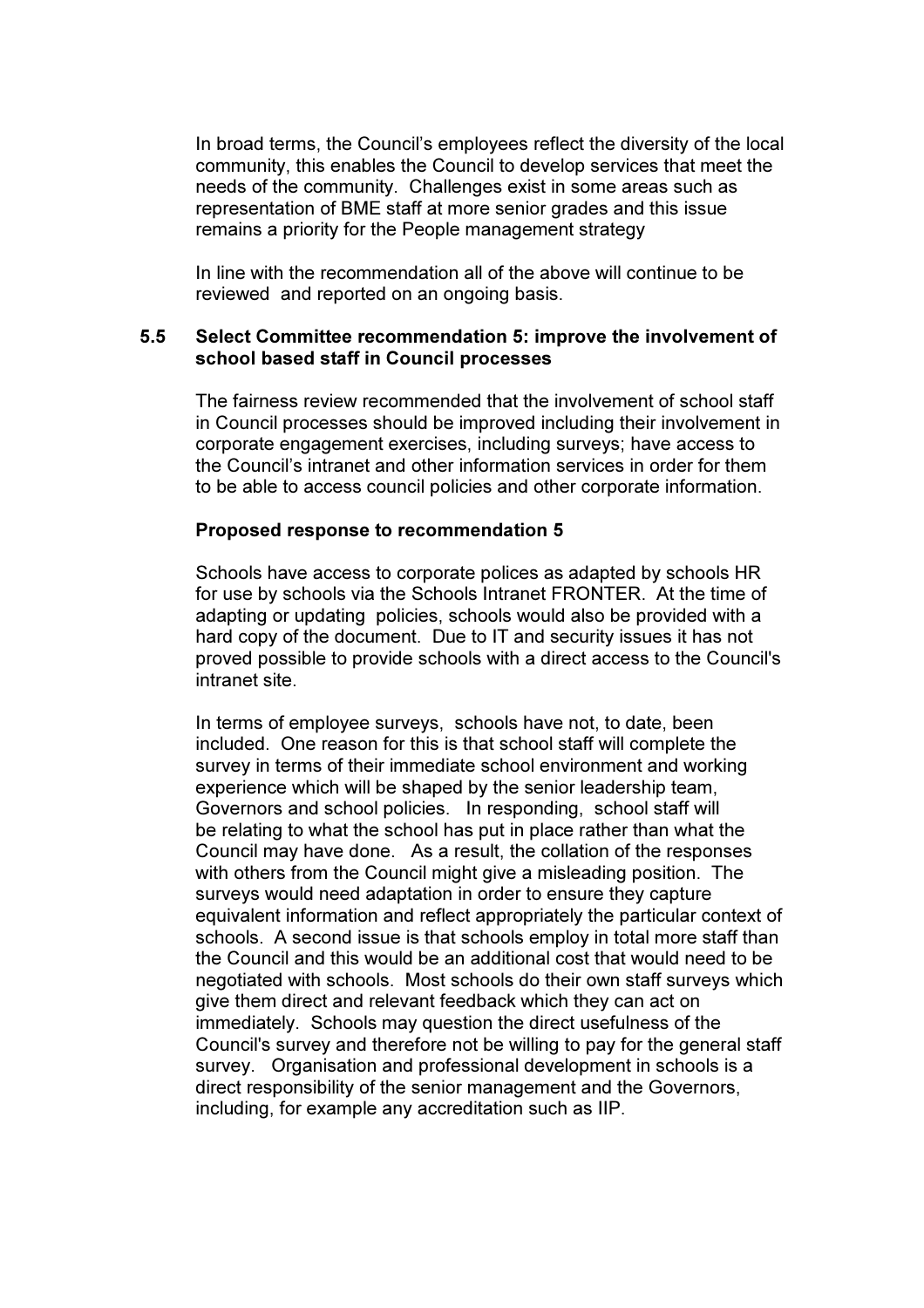### 5.6 Select Committee recommendation 6: introduce a set pay multiple

The Fairness review proposed that the Independent Executive Remuneration Panel (IERP) agree a set pay multiple, any appointment (permanent or agency) that exceeds the multiple should be reported to the IERP.

### Proposed response to recommendation 6

The Hutton review on fair pay in the public sector considered a recommendation that organisations do not have a pay multiple higher than 20:1 The Council's current equivalent multiple is well below this figure at 12.6:1.

The Independent Executive Remuneration Panel (IERP) have considered the use of pay multiples and have drawn the conclusion that 12.6:1 is currently an appropriate level, taking into account the various roles in the Council.

The Panel is however considering a number of other recommendations on senior pay and will be reporting these in February at the time when the Council's pay statement is put to a meeting of the full Council. The Council's current pay statement makes provision for reporting the pay of senior officers, declaring the pay multiple and pay comparators with other organisations.

The recommendations of the Public Accounts Select Committee will be forwarded to the Council's IERP and in any case any appointments which are remunerated at a higher level than that reported to the IERP will be referred to the Panel.

### 5.7 Select Committee recommendation 7: the Council's pay and transparency rules should apply to agency staff

The Fairness review recommended that agency staff should be required to submit themselves to the Council's pay and transparency rules. The public interest test should be deemed to apply, overruling any confidentiality requirements agreed between the staff member and their agency.

### Proposed response to recommendation 7

In line with the requirement to increase transparency of senior pay arrangements, the Council will publish information on an annual basis with details of salary bands of senior employees earning £75K per annum and above (approximately £100K per annum including oncosts). This information will be published in November and will include the job title and job role together with the relevant salary banding for the post.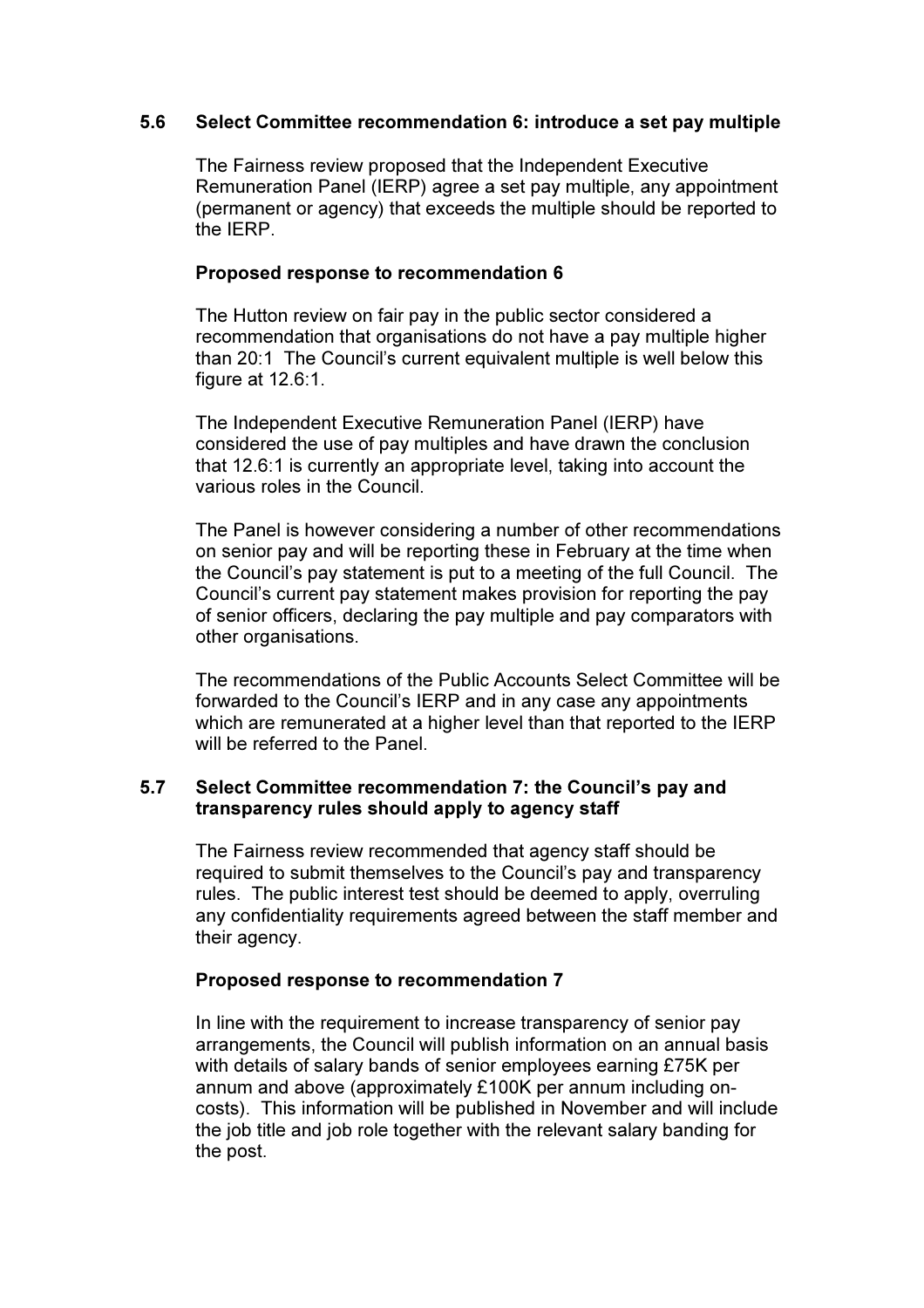In line with this recommendation it is intended to publish the cost to the Council of those senior interims/consultants which cost the Council the equivalent i.e. £100K per annum and over.

### 5.8 Select committee recommendation 8: review the operation of the Works Council

The Fairness review proposed that the operation of the Works Council should be reviewed and consideration given to how more formal contact with the Mayor can be incorporated.

### Proposed response to recommendation 8

The Council is committed to maintaining effective employee relations and open communication with the trade unions and a number of informal and formal mechanisms are in place to support this. Informal meetings with the trade unions are held as required to discuss key issues. This enables the trade unions to raise their concerns directly with the Mayor.

The constitution and operation of the Works Council is currently being reviewed.

# 6. Legal implications

The Constitution provides for Mayor and Cabinet to consider reports from Select Committees and the proposed response from the relevant Executive Director. Any review of the Works Council as indicated in para 5.8 will be undertaken within the context of the Council's constitution and scheme of delegation.

### 7. Crime and Disorder implications

There are no specific implications arising out of this report.

### 8. Equalities implications

The Council is committed to ensuring that its employment practices promote and reflect the diversity of the workforce and the community. All the responses to the recommendations of the report take into account the impact of people management policies and practices on the Council's workforce. All the responses identify processes to ensure the Council promotes fair employment practices as well as access to opportunities while promoting a diverse workforce.

### 9. Environmental implications

There are no specific implications arising out of this report.